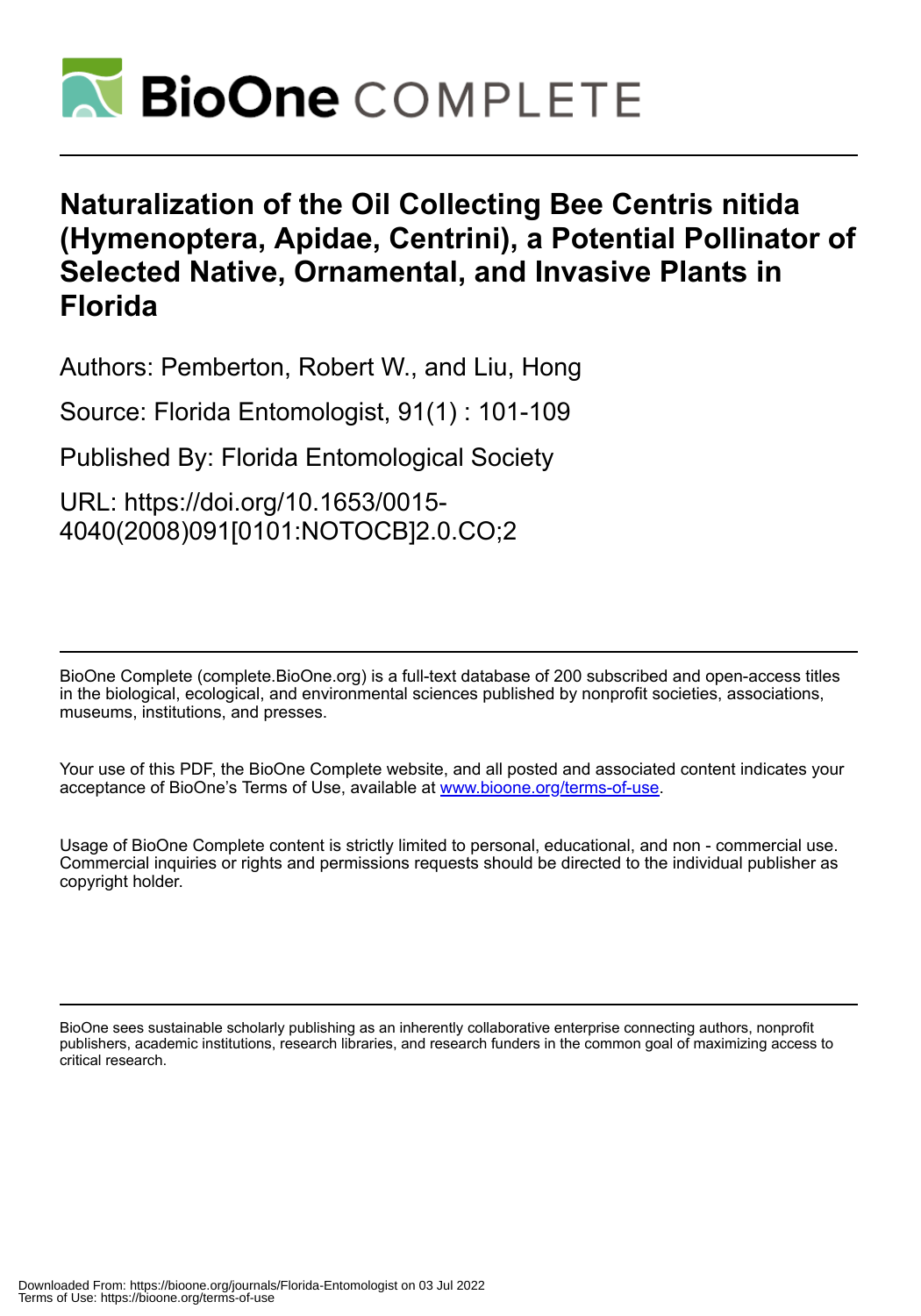# NATURALIZATION OF THE OIL COLLECTING BEE *CENTRIS NITIDA* (HYMENOPTERA, APIDAE, CENTRINI), A POTENTIAL POLLINATOR OF SELECTED NATIVE, ORNAMENTAL, AND INVASIVE PLANTS IN FLORIDA

ROBERT W. PEMBERTON<sup>1</sup> AND HONG  $LU^{2}$ 1 Invasive Plant Research Laboratory, USDA-ARS, 3225 College Ave., Ft. Lauderdale, FL 33314

> 2 University of Florida, Fort Lauderdale Research and Education Center, 3205 College Ave., Ft. Lauderdale, FL 33314

#### **ABSTRACT**

The neotropical bee *Centris nitida* Smith has naturalized in southeastern Florida and in Sarasota on the Gulf coast. This furry yellow and black bee has been confused with the closely related *C. lanosa* Cresson, a native bee restricted to northern Florida and the American Southwest and adjacent Mexico. Female *C. nitida* are smaller than those of both *C. lanosa* and *C. errans* Fox, a furry brown-colored native *Centris* which is sympatric with *C. nitida* in southern Florida. The 3 *Centris* bees now occurring in Florida are readily separated by their distinctive facial markings. Female *C. nitida* have a vertical black line in the middle of the clypeus. *Centris nitida* is a polylectic, oil-collecting bee observed to visit flowers of 28 species in 10 plant families, including 8 oil reward flower species in the Malpighiaceae, and 10 species of buzz pollinated flowers in the Fabaceae and Solanaceae in Florida. *Centris nitida* may have environmental impacts through pollination of selected native, ornamental and invasive plants, as well possible competition with the sympatric native *C*. *errans* through common usage of oil reward flowers.

Key Words: buzz pollination, *Byrsonima lucida*, *Centris errans*, *Centris lanosa*, oil-reward flowers

#### **RESUMEN**

La abeja neotropical, *Centris nitida* Smith, se ha naturalizado en el sureste de Florida. Esta abeja peluda de color amarillo y negro ha sido confundida con la cercana especie, *C. lanosa* Cresson, una abeja nativa que es restringida al norte de Florida y al Suroeste Americano y a la región adyacente de México. Las hembras de *C. nitida* son más pequeñas que las de *C. lanosa* y *C. errans* Fox, un centris peludo de color marrón que es nativo y simpátrico con *C. nitida* en el sur de Florida. Las tres abejas Centris que actualmente ocurren en Florida se separan fácilmente por sus marcas faciales distintas. *Centris nitida* es una abeja poliléctica que colecta aceite y que se observaron visitar las flores de 27 especies en nueve familias de plantas, incluyendo 8 especies con flores de de recompensa con aceite en la familia Malpigiáceae, y 10 especies de flores de polinización por zumbido en las familias Fabaceae y Solanaceae en el sur de Florida. El establecimiento de *Centris nitida* puede tener consecuencias ambientales por la polinización de seleccionadas plantas nativas, ornamentales, a invasivas, además posible competencia con la abeja nativa simpátrica *C. errans* por el uso común de de las flores de recompensa de aceite.

Translation provided by the authors.

The genus *Centris* (Apidae: Centridini) contains about 144 species of bees which are Neotropical in distribution, except for few species ranging into the Neartic and Araucarian regions (Michener 2000). Many female *Centris* species are highly specialized collectors of floral oils, which they use to provision their brood and/or in the construction of their nest cells (Simpson et al. 1977; Buchmann 1987). The few *Centris* species that occur in the United States are limited to warm climate areas of the Southwest and Florida (Snelling 1984). Florida has 2 native *Centris* spp.: *C. errans*, formerly *C. versicolor* (F.) and often cited as such

(Snelling 1984), and *C. lanosa* (Mitchell 1962; Snelling 1984). In this paper, we report the naturalization of *C. nitida* Smith, a tropical American species, which now appears to be common and widespread in southeastern Florida and in Sarasota on the Gulf coast. We describe the circumstances in which we discovered the occurrence of *C. nitida* in Florida. *Centris nitida* occurs widely in tropical America, with South American collections (Ecuador and Columbia), Central America (Belize, Costa Rica, Honduras, and El Salvador), and numerous collections from many parts of Mexico (Snelling 1984). Droege (2007) adds collec-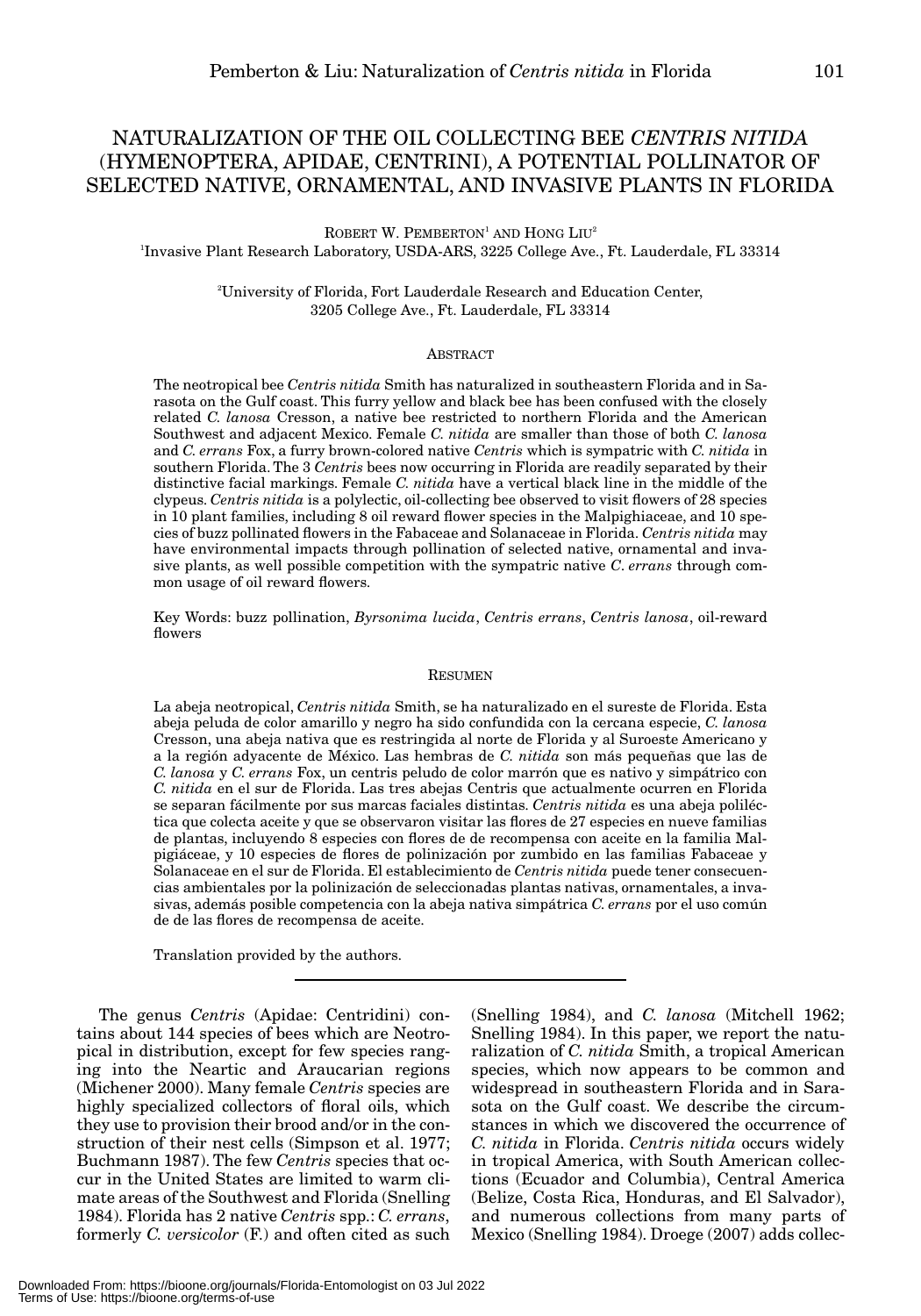tions from Peru and Bolivia, and single 1985 Ricon Mountains, Pima Co., Arizona collection by Minckley (Droege et al. 2007). There may be some uncertainty about this Arizona occurrence because Snelling (1984) indicated that previous Arizona collections identified as *C. confinis* (Perez), a synonym of *C. nitida*, were misidentified.

#### MATERIAL AND METHODS

*Centris nitida*'s native range was determined from collection data from specimens in the Snow Entomology Museum Collection, University of Kansas, and the American Museum of Natural History, New York, and posted on the Discover Life Website (Droege et al. 2007) and Snelling (1984). We illustrated the differences in facial color patterns of *C. nitida* and Florida's 2 native *Centris* with a photomontage system at the Florida Department of Agriculture and Consumer Services in Gainesville. To quantify size differences in these bees, we made measurements on specimens of *C. nitida* that we collected in Broward and Miami-Dade Counties, and of *C. lanosa* and *C. errans* from the Florida State Collection of Arthropods (FSCA) (Table 1). We also measured the 2 specimens of male *C. nitida* that were available at the FSCA to increase the sample size. Using a dissecting microscope, we measured the width of the dorsal surface of the thorax inclusive of the wing inserts, the length of the thorax, and the length of the abdomen. We summed the 2 measures of length and then multiplied that by the thorax width to obtain body sizes for the 3 species. We used One-Way ANOVA to determine the differences in body size among the 3 species. Bonferroni tests were used for post hoc pairwise comparisons. Male and female bees were analyzed separately. All statistical analyses were carried out with SPSS 13.0 (SPSS, Inc., Chicago).

Furthermore, we clarified the confusion surrounding the distribution of *C. lanosa* in Florida based on information in Snelling (1984), from J. Neff (University of Texas, Austin), and collection

data of all *C. lanosa* specimens from various sources that we examined. In addition, we determined the distribution and the activity period for *C. nitida* from multiple information sources. Firstly, one of us (RWP) made observations on *C. nitida* in a Broward residential yard with a diverse flowering species including oil flowers from Sep 2004 to Jul 2006, during which time the bee was presumed to be *C. lanosa*. Secondly, we made observations and collections frequently in 2 residential gardens, 1 mentioned above, the other in Miami-Dade County, which harbored 15 plants of *Brysonima lucida* Rich. Ex Kunrh. (Malpighiaceae), a native oil reward flower species, during Mar to Sep 2007, after the identity of *C. nitida* became clear to us. Thirdly, we made 5 observation and collection trips to 5 rocky pinelands, the prime habitat for *B. lucida*, during Mar to May 2007, the peak flowering period of *B. lucida* in Miami-Dade and Monroe Counties, and 7 trips to the Fairchild Tropical Botanic Garden in Miami-Dade, where several large plants of *B. lucida* and many introduced species of oil reward flowers were planted. Fourthly, from Mar to Sep 2007 we visited Home Depot home improvement stores in Broward, Miami-Dade, Monroe, Martin, and Palm Beach Counties in southern Florida, and in Orlando, Orange County, in central Florida to observe whether or not *C. nitida* was present on the floral displays of *Angelonia angustifolia* Benth. (Scrophulariaceae), a popular ornamental plant with oil reward flowers. Because *C. nitida* predictably used *A. angustifolia* at the Home Depot stores in Broward and Miami-Dade Counties where the bee was known to be present, we used the Home Depot visits as a supplemental indicator of the bee's presence or absence elsewhere. We also determined the distribution and activity period for *C. errans* based on our observations and collections during the same periods mentioned above. Finally, we summarized host plant information of the sympatric *C. errans* and *C. nitida*. Representative specimens of both bees will be placed in the Florida State Collection of Arthro-

TABLE 1. *CENTRIS* SPECIES BODY SIZE (THORAX LENGTH + ABDOMEN LENGTH) × THORAX WIDTH (MM2 ) COMPARISON. SIX OF THE 8 MALES AND ALL FEMALES OF *C. NITIDA* WERE COLLECTED FROM SOUTHERN FLORIDA, AND ALL OTHER SPECIMENS WERE SAMPLED FROM THE COLLECTION OF THE FLORIDA STATE MUSEUM OF ARTHRO-PODS. DIFFERENT LETTERS INDICATE A STATISTICAL DIFFERENCE IN BODY SIZE OF DIFFERENT SPECIES.

| <b>Sex</b> | Bee species | $\boldsymbol{n}$ | Mean body size<br>(total length $\times$ thorax width mm <sup>2</sup> ) | Std. Error |
|------------|-------------|------------------|-------------------------------------------------------------------------|------------|
| Female     | C. errans   | 10               | 64.64 a $(11.15 \times 5.79)$                                           | 1.84       |
|            | C. lanosa   | 3                | 61.99 a $(11.81 \times 5.24)$                                           | 4.58       |
|            | C. nitida   | 10               | 52.14 b $(10.64 \times 5.01)$                                           | 1.26       |
| Male       | C. errans   | 10               | 58.80 a $(10.16 \times 5.79)$                                           | 1.89       |
|            | C. lanosa   | 10               | 54.17 a $(9.70 \times 5.59)$                                            | 2.44       |
|            | C. nitida   | 8                | 52.68 a $(10.27 \times 5.13)$                                           | 1.60       |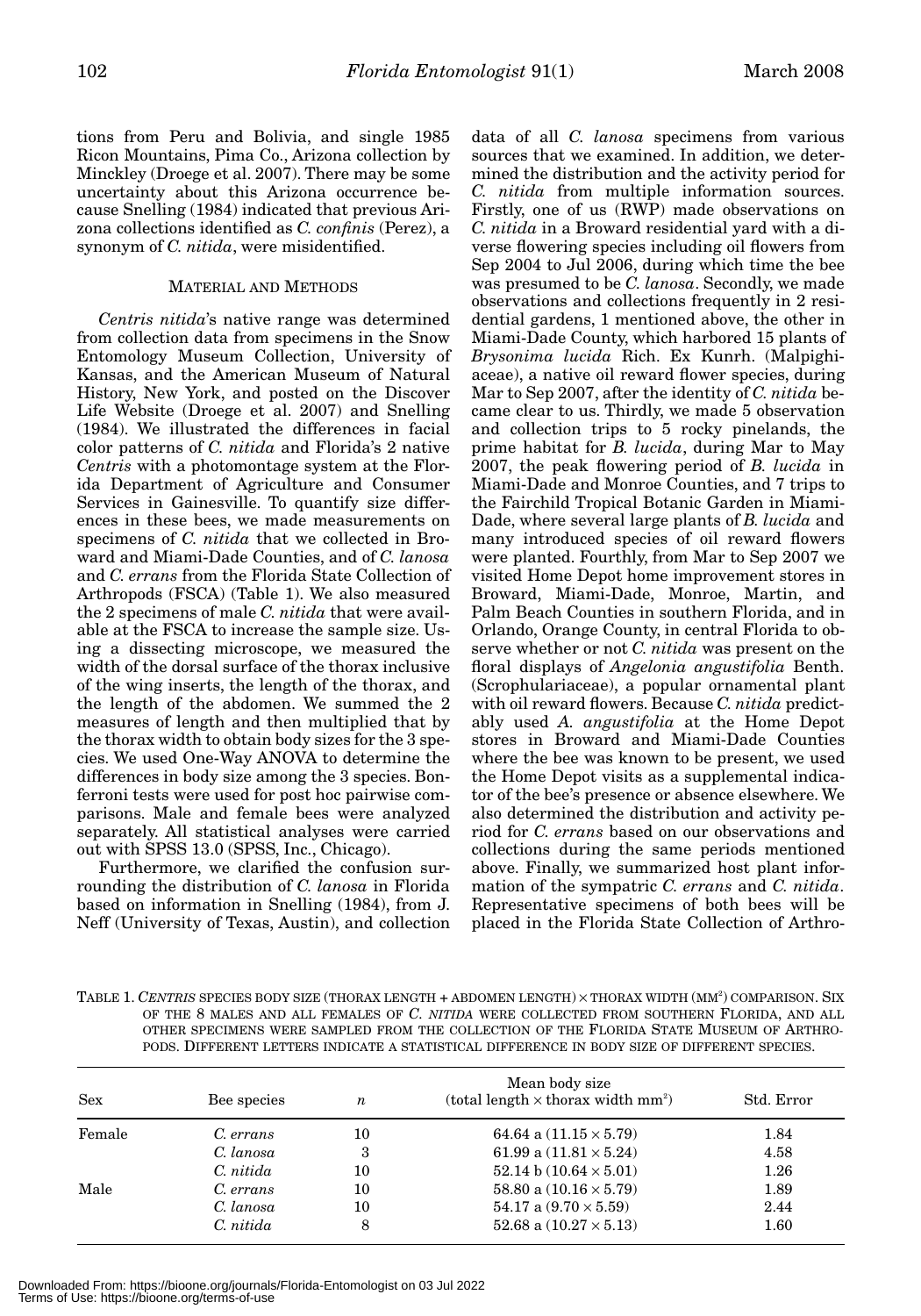pods in Gainesville, the American Museum of Natural History in New York, and the Snow Entomology Museum Collection, University of Kansas in Lawrence.

#### **RESULTS**

#### Discovery of *C. nitida* in Southern Florida

We first encountered *C. nitida* in Ft. Lauderdale, Broward County in southeastern Florida in 2004, while making observations of the recently naturalized orchid bee *Euglossa viridissima* Friese (Pemberton & Wheeler 2006). Both the orchid bee and *C. nitida* were commonly seen collecting (buzzing) pollen from the flowers of cultivated *Senna* and some *Solanum* species. *Centris nitida* also was observed collecting oil from the flowers of the cultivated native *B. lucida* in the same residential garden in Ft. Lauderdale. This bee was presumed to be *C. lanosa*, a similar-sized black and yellow species known to occur in Florida (Mitchell 1962), and reported from Miami-Dade County (Pascarella et al. 1999; Pascarella 2007). However, attempts to confirm the bee's identity with the keys in Mitchell (1962) and the keys in Pascarella (2007)—his Bees of Florida website (based on Mitchell's keys) failed. The bee was subsequently successfully keyed as *C. nitida* with the *Centris* key on Discover Life website (Droege et al. 2007). Correspondence with S. Droege, the lead author of the Discover Life Apoideae section (along with S. Kolski, J. Ascher, and J. Pickering), indicated that the inclusion of *C. nitida* in the key as a species known from Florida, was based on his collection of 2 male *C. nitida* along a Palm Beach County, Florida canal on Jan 26, 2005. Those bees were identified by John Ascher, who compared them to specimens in the American Museum of Natural History collection.

We examined the 2 specimens included in the Pascarella's 1999 paper and website (2007) records for *C. lanosa* in Miami-Dade County, and found them both to be *C. nitida*. These specimens (housed in the K. Waddington laboratory, Department of Biological Sciences, University of Miami) were collected at the Fairchild Tropical Botanic Garden and the University of Miami, Coral Gables in 1997 and identified by J. Pascarella. These specimens constitute the earliest known collections of *C. nitida* in Florida and the eastern United States. We also examined "*C. lanosa*" specimens collected a year later in 1998 by Suzanne Koptur in the Rockdale Pineland, Miami-Dade County. We determined that these specimens (housed in the Koptur Laboratory at Florida International University, Miami) also are *C. nitida.* These early collection sites, the Rockdale Pineland and the University of Miami, are ca. 11 km apart, so it appears that *C. nitida* was already relatively widespread within southeastern MiamiDade County by 1998, occurring in both urban garden and natural environments. The misidentifications were due to *C. nitida*'s resemblance to *C. lanosa* (both are robust black and yellow medium sized furry bees) and probably to Michell (1962) listing *C. lanosa*'s distribution simply as Florida.

## Distinguishing the 3 *Centris* Bees in Florida

While *C. nitida*'s yellow and black furry appearance resembles that of *C. lanosa*, this coloration distinguishes *C. nitida* from *C. errans*, which is furry brown. The color patterns of the faces of the 3 *Centris* bees differ markedly (Fig. 1). The black vertical line on the mostly cream colored clypeus of the face of female *C. nitida* readily separates it from the female of *C. lanosa*, which has a black face with a light colored band in the center just below the antennal insertions, and the female of *C. errans*, which has a black face with a white inverted "T" on the clypeus at the base. The faces of the males of these *Centris* species are yellow marked with black in distinctive patterns that separate them from each other and the females (Fig. 1).

The 3 bees also differed statistically in body size (Between groups  $MS = 407.57, F_{2,20} = 14.17, P$ < 0.001,). Females of *C. nitida* were smaller than females of both *C. errans* and *C. lanosa* (Bonferroni tests, Table 1). Males of the 3 *Centris* species, however, were not significantly different (Between groups  $MS = 65.30, F_{2, 20} = 1.43, P = 0.263,$ one-way ANOVA, Table 1).

#### *Centris nitida* Specimens Collected in Florida

Mar: 1 $\delta$  perched next to *Cyrtopodium punctatum* (L.) Lindl. plant, 4 III 2007, Ft. Lauderdale, FL, RW Pemberton; 1<sup>2</sup> on *Cyrtopodium punctatum* flowers, Fairchild Tropical Botanic Garden, Coral Gables, FL, 16 III 2007, H. Liu and R.W. Pemberton; 8<sup>°</sup> on *Byrsonima lucida* flowers, 23 III 2007, Kendall Lakes, Miami-Dade Co. FL, H. Liu;  $4\frac{\circ}{2}$  on *Brysonima lucida* flowers, 25 III 2007, Ft. Lauderdale, R.W. Pemberton; 1<sup>9</sup> on *Suessenguthia multisetosa* (Rusby) Wassh. & J.R.I.Wood flowers, 25 III 2007, Ft. Lauderdale, FL, R.W. Pemberton; 2<sup>2</sup> on *Cyrtopodium punctatum* flowers, 25 III 2007, Ft. Lauderdale, FL, R.W. Pemberton; 19 on *Byrsonima lucida* flowers, 25 III 2007, Kendall Lakes, Miami-Dade FL, H. Liu; 1º on *Byrsonima lucida* flowers, 27 III 2007, Kendall Lakes, Miami-Dade FL, H. Liu; 1<sup>9</sup> on *Byrsonima lucida* flowers, 31 III 2007, Kendall Lakes, Miami-Dade Co. FL, H. Liu. 1º on Cyrtopodium *punctatum* flowers, 31 III 2007, Fairchild Tropical Botanic Garden, Coral Gables, FL, R.W. Pemberton and H. Liu. Apr: 3<sup>°</sup> on *Angelonia angustifolia* flowers, 1 IV 2007, Ft. Lauderdale, FL, R.W. Pemberton; 1<sup>°</sup> on *Oncidium sphacelatum* Lindl. flowers, 5 IV 2007, Ft. Lauderdale, FL, R.W. Pem-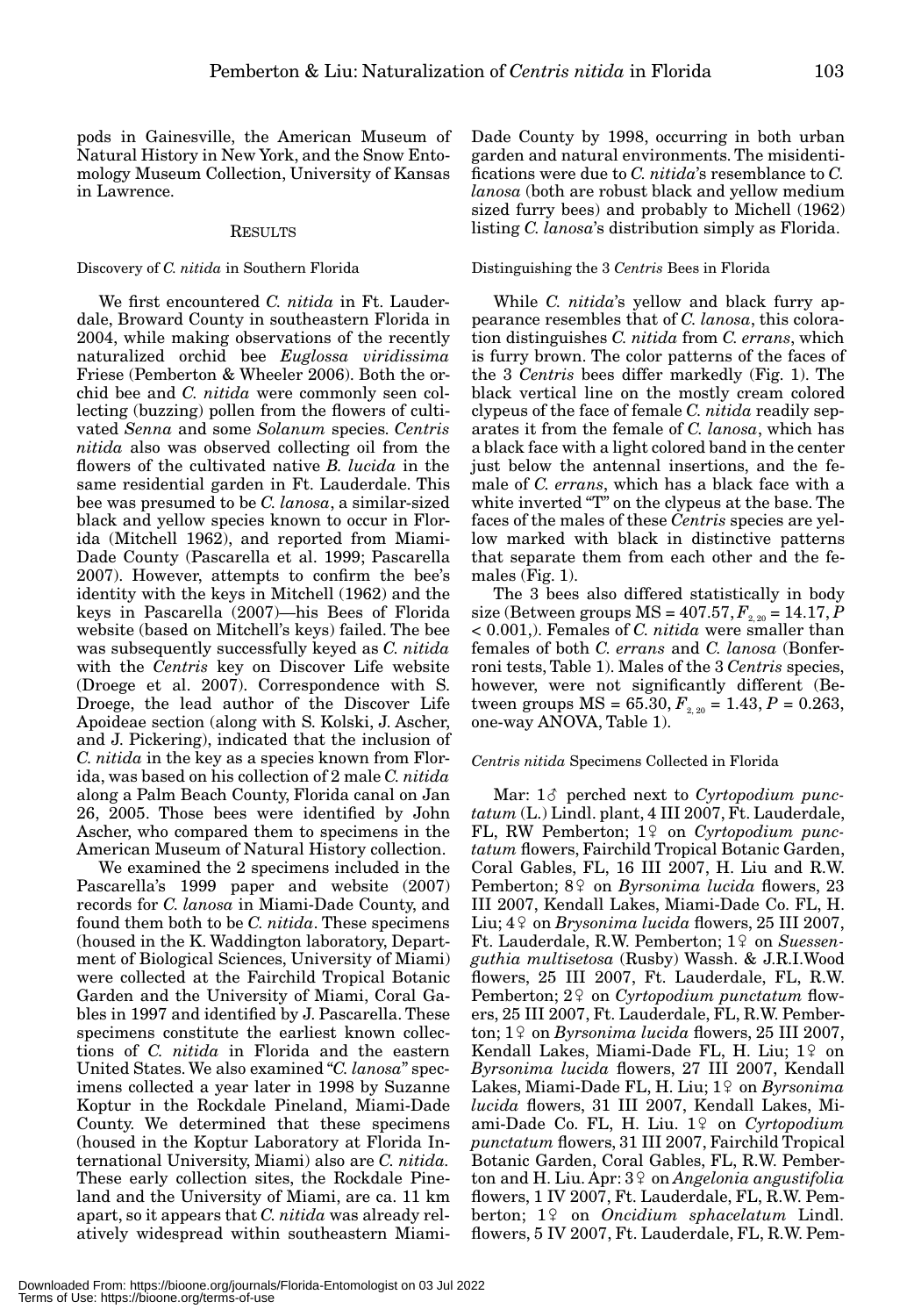

Fig. 1. *Centris* spp. collected in Florida showing the head and distinctive faces of female and male bees of: A. female *C. nitida*, B. male *C. nitida*, C. female *C. lanosa*, D. male *C. lanosa*, E. female *C. errans*, and F. male *C. errans*. The vertical black line in the center of the clypeus of female *C. nitida* readily separates this bee from the others, even in flight.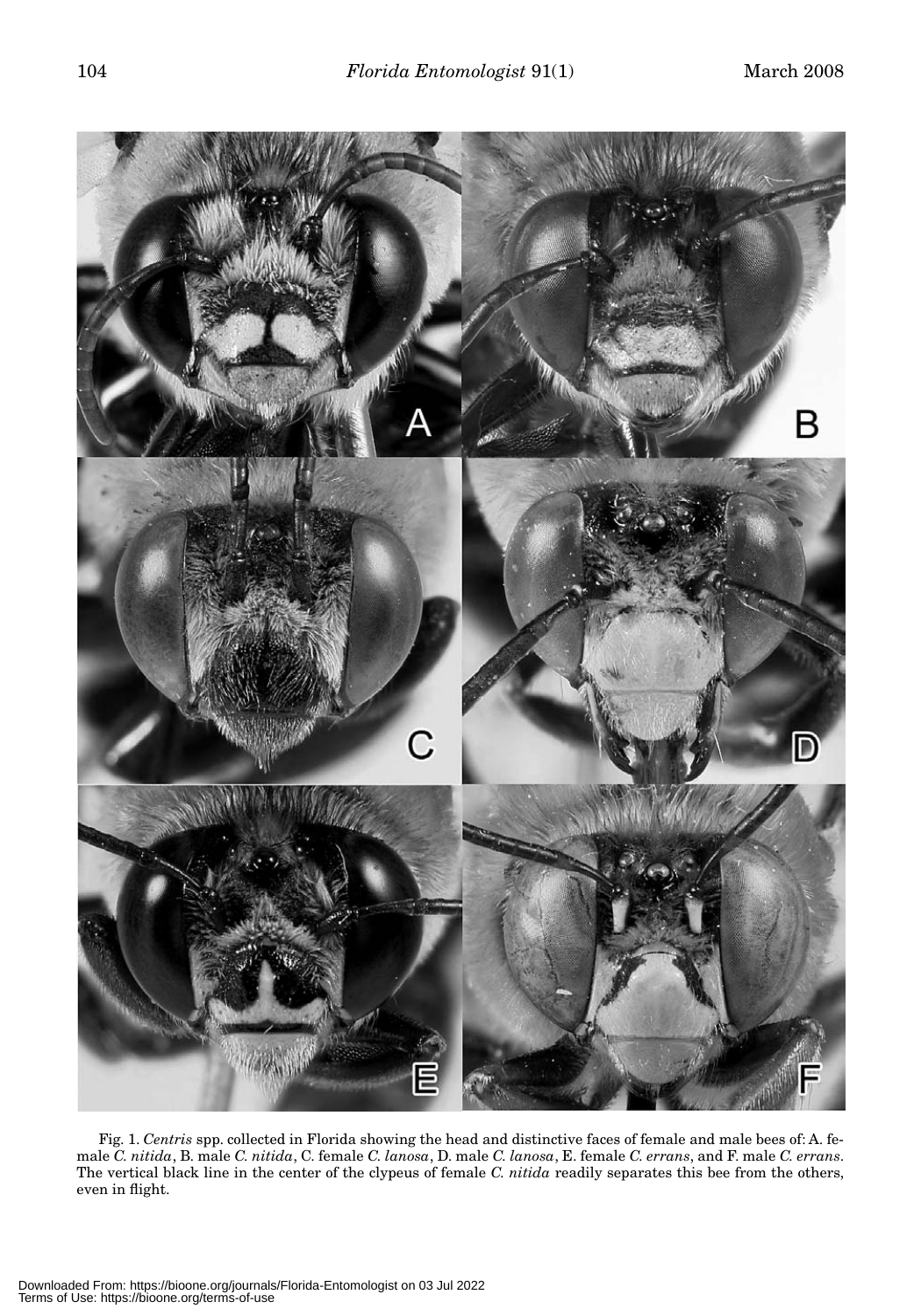berton; 2♀ on *Malpighia emarginata* DC. flowers, 1 $\delta$  on *Malpighia emarginata* leaf, 6 IV 2007, Davie, FL, R.W. Pemberton; 1<sup>o</sup> on *Angelonia an* $gustifolia$  flowers,  $1\delta$  near *Angelonia angustifolia* flowers, 7 IV 2007, Ft. Lauderdale, FL, R.W. Pemberton; 2<sup>°</sup> on *Malpighia coccigera* flowers, 7 IV 2007, Davie, FL, R.W. Pemberton; 1º on *Malpighia* "*punicea*" flowers, 7 IV 2007, Davie, FL, R.W. Pemberton;  $2\delta$  on *Bunchosia armeniaca* DC. flowers, 18 IV 2007, Davie, FL, R.W. Pemberton; 18 IV 2007, Davie, FL, R.W. Pemberton;  $1\delta$ *Malpighia emarginata* flowers,  $1\delta$  on *Parkinsonia aculeata* L. flowers, 28 IV 2007, West Palm Beach, FL, R.W. Pemberton. May: 1<sup>2</sup> on *Byrsonima lucida* flowers, 11 V 2007, Ft. Lauderdale, FL. R.W. Pemberton; 1<sup>2</sup> on *Brysonima lucida* flowers,  $1\delta$  on *Brysonima lucida* flowers, 10 V  $2007$ , Ft. Lauderdale, FL, R.W. Pemberton; 1♀ on *Malpighia emarginata* flowers, 10 V 2007, Kendall Lakes, Miami-Dade Co. FL, H. Liu; 1 perched near *Cyrtopodium polyphyllum* (Vell.) Pabst ex F. Barrios, 19 V 2007, Ft. Lauderdale, FL, R.W. Pemberton, 1<sup>2</sup> on *Cyrtopodium polyphyllum*, 23 V 2007, Boystown Pineland Park, Miami-Dade Co. FL, H. Liu & R.W. Pemberton. June: 1º on *Cyrtopodium polyphyllum* flowers, 6 VI 2007, Kendall Lakes, Miami-Dade Co. FL, Q. Liu; 1º on *Cyrtopodium polyphyllum* flowers, 7 VI 2007, Kendall Lakes, Miami-Dade Co. FL, Q. Liu. Aug: 1- on *Senna alata* (L.) Roxb. flowers, 22 V111 2007, Ft. Lauderdale, FL, R.W. Pemberton. Sep: 19 on *Senna alata* flowers, 23 IX 2007, Ft. Lauderdale, FL, R.W. Pemberton. Oct: 5º on  $\emph{Malpighia emarginata$  flowers, 1<sup>°</sup> on *Senna ligustrina* (L.) H.S. Irwin & Barneby flowers, 1 X 2007, Marie Selby Botanical Garden, Sarasota, FL, R.W. Pemberton. 1<sup>2</sup> on *Senna mexicana* (Jacq.) H.S. Irwin & Barneby flowers, 8 X 2007, Ft. Lauderdale, FL, R.W. Pemberton. Nov: 1♀ on *Malpighia emarginata* flowers, 13 near *Malpighia emarginata*, 3 XI 2007, Mounts Botanical Garden, Palm Beach County, FL, R.W. Pemberton. Dec: 1<sup>2</sup> on *Senna alata* flowers, 4 XII 2007, Fairchild Tropical Botanic Garden, Coral Gables, FL, H. Liu. January:  $1\delta$  on *Cuphea* sp. flowers, 4- on *Angelonia angustifolia* flowers, 11 I 2008, Davie, FL, R.W. Pemberton. February:  $1\delta$  on  $Cuphea$  sp. flowers,  $1^\circ$  on *Angelonia angustifolia* flowers, 2 II 2008, Davie, FL, R.W. Pemberton.

Other Collectors- $-1$ <sup>o</sup>,  $3$  $\delta$ , 1997, Fairchild Tropical Botanic Garden, Coral Cables FL, J. Pascarella; 1<sup>o</sup> on *Calyptranthes pallens* Griseb., 1997, Univ. Miami, Coral Cables, FL, J. Pascarella; 2<sup>°</sup> on *Brysonima lucida* flowers, 1 V 1998, Rockdale Pineland, Miami Dade, S. Koptur.

# *Centris errans* Specimens Collected in Southern Florida

Mar: 2<sup>2</sup> on *Cyrtopodium punctatum* flowers, 16 III 2007, Fairchild Tropical Botanic Garden, Coral Gables, FL, R.W. Pemberton and H. Liu; 2<sup>o</sup> on *Brysonima lucida* flowers, 23 III 2007, Kendall Lakes, Miami-Dade Co. FL, H. Liu. Apr: 2º on *Brysonima lucida* flowers, 1 IV 2007, R.W. Pemberton and H. Liu, Navy Wells Pineland, Miami-Dade Co., FL, 3<sup>o</sup> on *Brysonima lucida* flowers, 14 IV 2007, Seminole Wayside Park, Homestead, FL, R.W. Pemberton. May: 1♀ on *Brysonima lucida* flowers, 6 V 2007, Ft. Lauderdale, FL, R.W. Pemberton;  $1\frac{\circ}{}$  on *Brysonima lucida f*lowers, 1♀ on *Stigmaphyllon sa*g*raeanum* A. Juss. flowers, 1♀ on *Galphimia gracilis* Bartl. flowers, 8 May 2007, Fairchild Tropical Botanic Garden, Coral Cables, FL, H. Liu and R.W. Pemberton; 1<sup>2</sup> on *Brysonima lucida* flowers, 28 V 2007, Boystown Pineland County Park, Miami-Dade Co., FL, H. Liu. Jun: 1<sup>2</sup> on potted *Brysonima lucida* flowers, 5 VI 2007, Boystown Pineland County Park, Miami-Dade Co., FL, H. Liu.

#### Distribution of *Centris* Species in Florida

*Centris lanosa* is restricted to the northern part of the state. We examined specimens of *C. lanosa* in the Florida Arthropod Collection, Gainesville and found they were from only 3 northern Florida counties (Alachua, Clay, and Gilchrist). These were the only specimens listed by Snelling (1984). *Centris lanosa* has a disjunct distribution occurring in Kansas, Texas, Oklahoma (Snelling 1984), and Arizona (J. Neff, pers. comm.), and then in northern Florida (Snelling 1984) and southern Georgia (J. Neff, pers. comm.), where its plant associate, *Krameria lanceolata* Torr. (Krameriaceae), occurs (J. Neff, pers. comm.). *Krameria lanceolata*, which has oil reward flowers gathered by females of *C. lanosa* to provision their brood, is absent from southern Florida (Wunderlin & Hansen 2003).

Our observations and collections indicate that *C. nitida* occurs in Miami-Dade, Broward, and Palm Beach Counties in southeastern Florida. We also collected this species on the Gulf coast in Sarasota about 60 km south of Tampa. The Sarasota collection site is ca. 260 km from the nearest collection site in southeastern Florida (West Palm Beach in Palm Beach County). Interestingly, the bees were commonly observed to gather oils from the flowers of potted plants of *A. angustifolia* at Home Depot stores in both Broward and Miami-Dade Counties. It was not unusual to see multiple bees foraging on the flowers of the potted plants in these stores at the same time. However, we did not observe *C. nitida* in a Monroe County Home Depot store, or in the Navy Wells Pineland natural area 2 km north of the Everglades National Park, or in the pinelands on Big Pine Key, Monroe County, when *B. lucida* was abundant and in peak bloom. Similarly, we did not detect *C. nitida* on *A. angustifolia* at the visited Home Depot stores in Martin or Orange Counties. This may indicate that *C. nitida* may not have yet reached the ENP, Monroe County, the southern most part of southern Florida, or north of Palm Beach County on the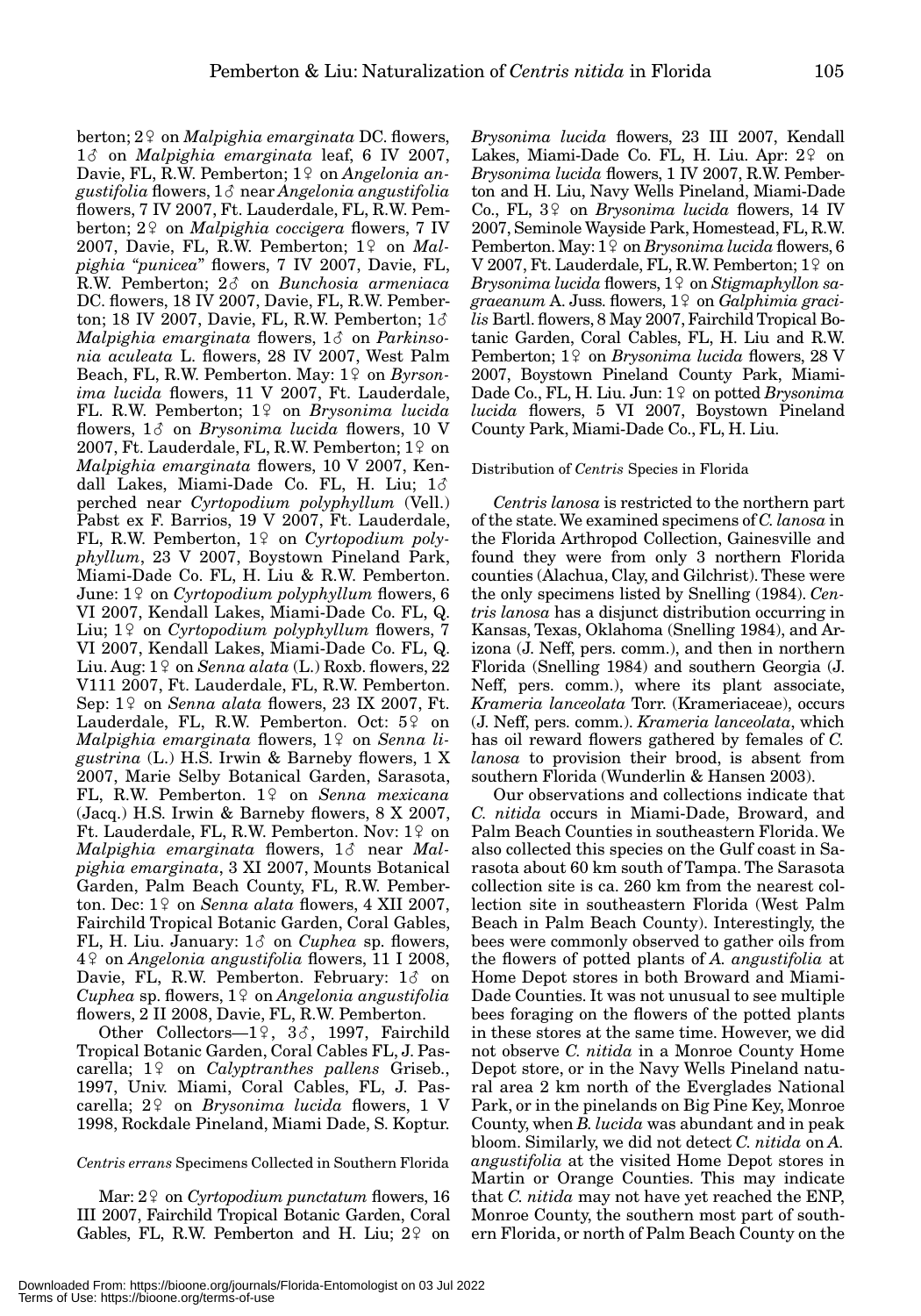southeastern coast. Although one of the early collections of *C. nitida* was from the Rockdale pineland in 1998, our survey in pine rocklands did not locate the bee.

The specimen data for our *C. errans* collections indicate that this species has a larger geographic range, a greater number of floral species associations, and a longer activity period in Florida than previously understood. This bee was thought to be limited to the pine rockland habitats of Miami-Dade and Monroe Counties, where its native oil reward species, *B. lucida*, occurs (Pascarella 2007). We collected a single bee from the flowers of a cultivated *B. lucida* planted in a Ft. Lauderdale garden in Broward County, which is one county north of Miami-Dade County, and well beyond the natural range of the plant.

## *Centris nitida* and *Centris errans* Floral Records in Florida

*Centris nitida* was observed visiting the flowers of 28 species in 10 different plant families to collect pollen, edible oil, and nectar (Table 2); the bee appears to be polylectic. *Centris errans*, by contrast, was observed to visit the flowers of only 5 species (Table 2). Females of both *C. nitida* and *C. errans* collect the edible oil rewards of flowers to provision their brood or construction of nests. *Centris nitida* was observed to visit 8 oil reward flower species in 5 genera of the Malpighiaceae; all but 1 were introduced ornamental plants, and a single species in the Schrophulariaceae, *A. angustifolia*, an introduced ornamental plant, native to South America (Table 2). *Centris errans* was observed to visit 3 oil reward flower species belonging to the Malpighiaceae, 2 of which were introduced ornamentals, whereas 1 is native to southern Florida (Table 2).

Females of both *Centris* species are able to buzz poricidal (opening by terminal pores) anthers of flowers to remove pollen. *Centris nitida* was observed to buzz flowers of 10 species of plants in the genera *Exacum*, *Lycianthes*, *Senna* and *Solanum* to collect pollen (Table 2), while *C. errans* was observed to buzz flowers of *Chamaecrista keyensis* (Liu & Koptur 2003). Territories of male *C. nitida* territories were observed on and around small *Malpighia emarginata* trees in 4 places in 3 counties. Male territories also were seen near potted plants of *A. angustifolia*, *Galphimia gracilis* (Malpighiaceae), and *Cyrtopodium punctatum*. Both *C. nitida* and *C. errans* visited orchid flowers (Table 2), but the details of these interactions (Pemberton & Liu, unpublished data) will be reported elsewhere.

# Phenology of *Centris nitida* and *C. errans* in Florida

From 2004 to 2006, observations of adult *C. nitida* activity, in conjunction with studies of *E.* *viridissima*, indicate that *C. nitida* to be present during the months Apr, May, Jun, Jul, Sep, Oct, Nov, and Dec. Attempts to collect *C. nitida* in 2007 from Mar through Feb successfully located bees in every month, although they were more abundant in the spring and summer months.

We collected *C. errans* from Mar to Jun. The May and Jun collections were after the recognized adult activity period of Mar to Apr (Michell 1962).

# **DISCUSSION**

Environmental impacts related to the naturalization of *C. nitida* may occur primarily through the bee's pollination of selected native, ornamental, and invasive plants. Twenty two of the 28 species (78.6%) visited by *C. nitida* are introduced plants in Florida, 7 of these plants were naturalized, while 1, *Senna pendula* (L) Roxb., is a Category I invasive plant (http:// www.fleppc.org). The value of urban landscapes in providing the specialized flowers needed by native *Centris* has been recently discussed by Koptur (2006). However, introduced oil reward flower species in urban landscapes could promote mutualism with *C. nitida* and lead to increased abundance of these plants and the bee. *Centris nitida* appears to be polylectic because of the large number of plant species it visits. In contrast, the close association of *C. errans* with *B. lucida* coupled with our observations of the bee visiting only 2 other species of Malpighiaceae, suggests that it is oligolectic. Mitchell (1962), however, lists flower records for *C. errans* that include 5 additional genera and families: *Borrichia* (Asteraceae), *Carambola* (Oxalidaceae), *Eugenia* (Myrtaceae), *Ocimum* (Labiaceae), *Securidaca* (Polygalaceae).

It appears that *C. nitida* has a disjunct distribution, in southeastern Florida and in the Sarasota area of the west coast, 2 well separated areas. We do not know if *C. nitida* occurs between these areas. Surveys in Naples on southwest coast failed to detect the bee. The disjunct distribution raises the possibilities of 2 separate introductions of this bee to Florida. Alternatively, *C. nitida* could have been introduced to one area, and then subsequently spread or was moved to the other. Because *C. nitida* is known to nest within wood (Frankie et al. 1993), it may have been introduced as a nest within wood or hollow wooden objects. The recently introduced orchid bee (*E. viridissima*) also nests within enclosed spaces (Scov & Wiley 1995), which suggests that it may have also been imported as a nest(s). All but 1 of the 17 bees accidentally imported and established in North America live in hollow plant stems or other preformed cavities (Ascher 2001), supporting the idea that bees with this type of nests are more able to naturalize than bees that are ground nesters.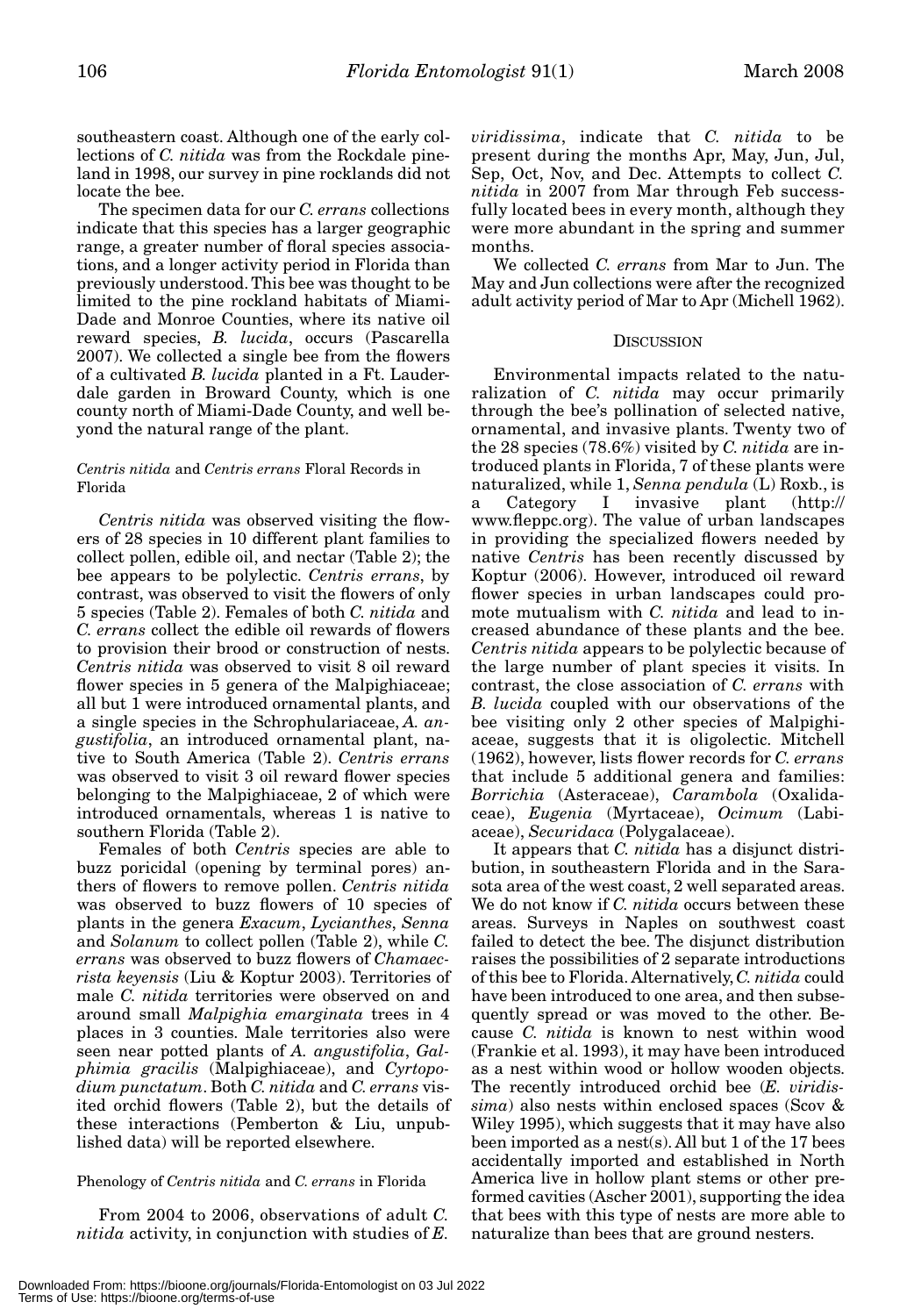TABLE 2. FLOWER SPECIES VISITED BY *CENTRIS NITIDA* AND *C. ERRANS* IN SOUTHERN FLORIDA. OBSERVATIONS ARE THE AUTHORS EXCEPT WHERE INDICATED BY FOOTNOTES. NATIVE SPECIES ARE IN BOLD, AND NATURALIZED SPECIES ARE UNDERLINED. INTERACTIONS WITH ORCHID SPECIES WILL BE DISCUSSED IN DETAIL ELSEWHERE.

| Plant family and species                  | Resource collected | Centris nitida        | Centris errans |
|-------------------------------------------|--------------------|-----------------------|----------------|
| Acanthacease<br>Suessenguthia multisetosa | Nectar             | X                     |                |
| Fabaceae                                  |                    |                       |                |
| Bauhinia blakeana                         | Nectar             | X                     |                |
| Chamaecrista keyensis <sup>1</sup>        | Pollen             |                       | X              |
| Parkinsonia aculeata                      | Pollen             | X                     |                |
| Senna alata                               | Pollen             | $\mathbf X$           |                |
| Senna ligustrina                          | Pollen             | X                     |                |
| Senna mexicana                            | Pollen             | X                     |                |
| Senna pendula                             | Pollen             | X                     |                |
| Gentianaceae                              |                    |                       |                |
| Exacum affine                             | Pollen             | X                     |                |
| Lythraceae                                |                    |                       |                |
| Cuphea sp.                                | Nectar             | X                     |                |
| Malpighiaceae                             |                    |                       |                |
| Brysonima lucida                          | Oil                | X                     | X              |
| Bunchosia armenica                        | Oil                | $\mathbf x$           |                |
| Galphimia gracilis                        | Oil                | $\mathbf X$           | X              |
| Malpighia coccigera                       | Oil                | $\mathbf X$           |                |
| Malpighia emarginata                      | Oil                | $\overline{\text{X}}$ |                |
| Malpighia linearis                        | Oil                | X                     |                |
| Malpighia punicea <sup>2</sup>            | Oil                | $\mathbf X$           |                |
| Stigmaphyllon sagraenum                   | Oil                | X                     | X              |
| Myrtaceae                                 |                    |                       |                |
| Calyptranthes pallens <sup>3</sup>        | Pollen and nectar? | X                     |                |
| Orchidaceae                               |                    |                       |                |
| Cyrtopodium polyphyllum                   | None               | X                     |                |
| Cyrtopodium punctatum                     | None               | $\mathbf X$           | X              |
| Oncidium sphacelatum                      | None               | X                     |                |
| Scrophulariaceae                          |                    |                       |                |
| Angelonia angustifolia                    | Oil                | X                     |                |
| Solanaceae                                |                    |                       |                |
| Lycianthes rantonnetii                    | Pollen             | X                     |                |
| Solanum seaforthianum                     | Pollen             | $\mathbf X$           |                |
| Solanum sisymbrifolium                    | Pollen             | $\overline{\text{X}}$ |                |
| Solanum wenlandii                         | Pollen             | $\mathbf X$           |                |
| Solanum wrightii                          | Pollen             | X                     |                |
| Verbenaceae                               |                    |                       |                |
| Stachytarpheta urticifolia                | Nectar             | X                     |                |

1 Liu & Koptur 2003.

2 Horticultural name, botanical name uncertain.

3 J. Pascarella collection, see others' collection records.

The occurrence of *C. nitida* in the Ricon Mountains, Pima County, Arizona appears to be in USDA Hardiness Zone 9 (http://www.cobraplant.com/Zone.GIF). The distribution of *C. nitida* in southeastern Florida is within USDA Hardiness Zone 10b. Zone 9 occupies the northern 2/3 of the Florida peninsula, extending to the Georgia

border along the east coast and almost to Cedar Key on the west coast of Florida. If *C. nitida* is dependent on oil reward flowers, it would need to use the flowers of ornamental members of the Malpighiaceae or the common ornamental herb *A. angustifolia*, which it already uses in southern and southwestern Florida, to extend northward.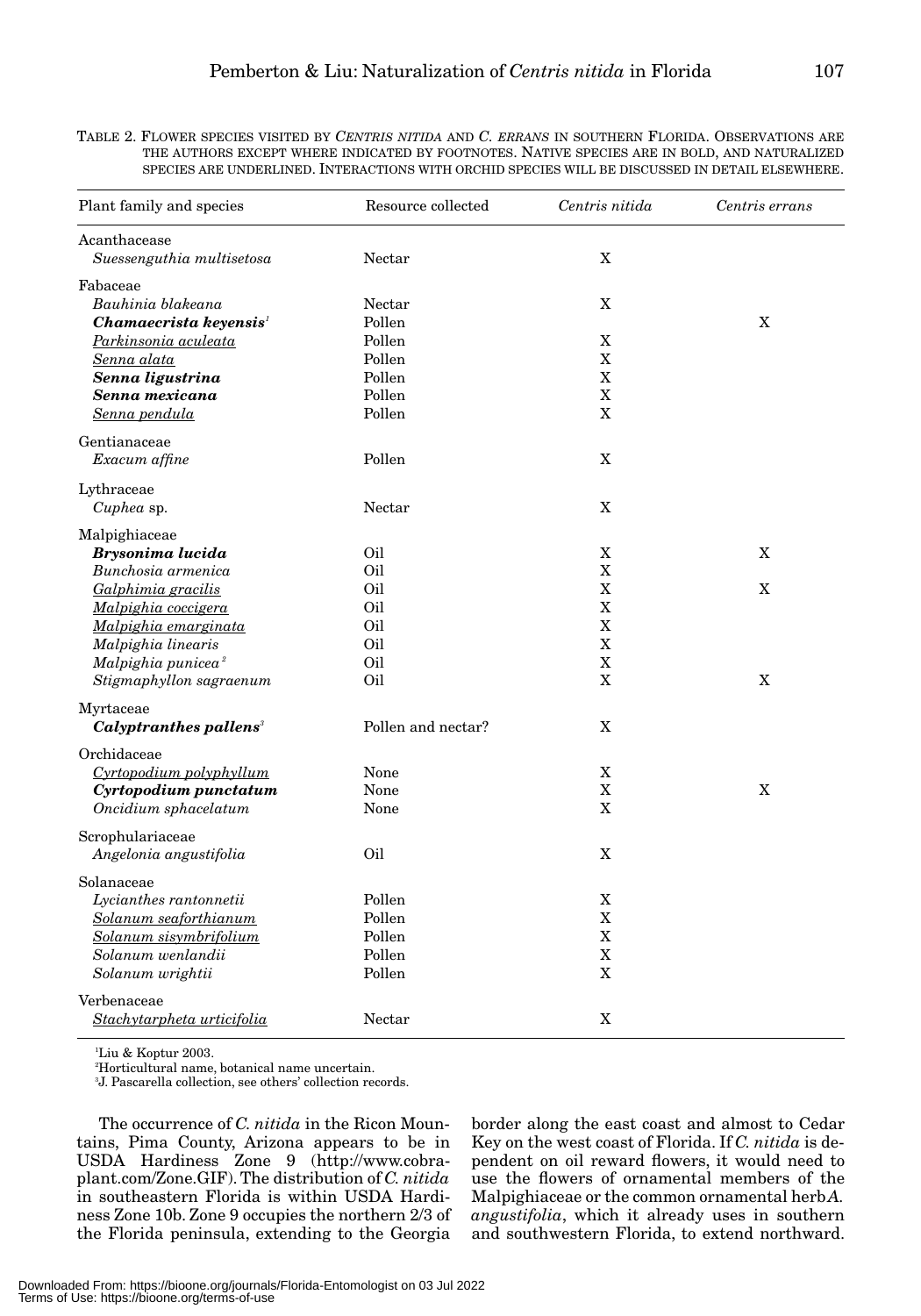The bee already occurs in Broward, Palm Beach, and Sarasota Counties, north of the distribution of *B. lucida*, the only oil reward flower plant native to southern Florida. When it reaches the central and northern Florida peninsula, it could encounter *K. lanceolata*, another native plant with oil reward flowers. As mentioned above, this plant fosters the presence of *C. lanosa* in both northern Florida and in Texas and Arizona. Although not detected in this study, *C. nitida* could spread into the Everglades National Park and in the Florida Keys (Monroe County), where *B. lucida* is abundant in understory of the rocky pinelands. Only a single *C. nitida* was detected in the surveyed rocky pinelands in this study, although it was previously collected in an urban rocky pineland in 1998 (as *C. lanosa*) by S. Koptur. This bee was commonly encountered in urban gardens and parks and this contrast suggest that *C. nitida* may continue to have a greater presence in human habitats than natural areas, which have fewer floral resources for the bee.

The naturalization of *C. nitida* in southern Florida and its potential spread to northern Florida creates the possibility of competition between this exotic bee and Florida's 2 native *Centris*. Both exploitative and interference competition have been suggested in introduced honey bee-native bee interactions (Gross & Mackay 1998; Du-Pont et al. 2004), and both types of competition could be involved here. There is overlap in floral oil reward plant species used by *C. nitida* and the native *C. errans* in southern Florida, as well as geographic sympatry in Broward and Miami-Dade Counties. We have observed both species to forage at the same time on *B. lucida* flowers in Miami-Dade County but did not observe aggression or apparent physical inference. Larger body size may favor *C. errans* over *C. nitida* in direct contact (interference competition), but the apparent greater abundance of *C. nitida* may favor it over *C. errans* in exploitative competition.

If *C. nitida* spreads into the range of *C. lanosa* in northern Florida, the 2 bees may compete for the resources of *K. lanceolata*. Competition for nest sites between *C. nitida* and the native *Centris* will not occur. *Centris lanosa* and *C. errans* belong to subgeneric taxa (subgenus Centris and subgenus Paracentris) in which all members nest in the ground (J. Neff, pers. comm.), while *C. nitida* is reported to nest in wood (Frankie et al. 1993). Food resource competition with non-*Centris* bees is unlikely to occur for floral oils but might occur for pollen and nectar flowers and for nest sites between *C. nitida* and other wood nesters such as some megachilid bees.

In the limited interaction involving *C. nitida* and the orchid bee (*E. viridissima*) some bumping has been observed among bees at the flowers of *Senna* species with poricidal dehiscent anthers, but the bees appeared to be only momentarily deflected from foraging. Because these tropical bees have naturalized in subtropical southern and southwestern Florida relatively recently, their long-term persistence, environmental interactions, and impacts are unknown. The outcomes of potential competition between *C. nitida*, *E. viridissima* and other bees in Florida also will depend on their foraging patterns in relationship to resource availability (Schaffer et al. 1979). More studies are needed to understand the impacts of these newly naturalized solitary bees on Florida's environments.

Although naturalized bees are relatively rare compared to naturalized plants, increasing numbers of exotic bees are being detected in temperate North America (Ascher 2001). Until recently only 3 exotic bees, *Apis mellifera* L., *Megachile lanata* (Fabricius) and *M. concinna* Smith, were known from Florida (Deyrup et al. 2002). With the recent naturalizations of *E. viridissima* (Pemberton & Wheeler 2006) and *C. nitida* the number of exotic bees in Florida has almost doubled.

#### ACKNOWLEDGMENTS

We thank S. Droege for information about his collection of *C. nitida* in Palm Beach Co. FL; J. Pascarella and K. Waddington for discussion and access to specimens housed at the University of Miami, S. Koptur for access to specimens she collected in Miami-Dade County, and J. Neff provided information about *C. lanosa*'s disjunct distribution and dependence on *Krameria lanceolata*. We thank P. Skelley, who kindly took photographs of *Centris* specimens with the photomontage system at Florida Department of Agriculture and Consumer Services, which we also thank. We thank F. W. Howard for translating the abstract into Spanish.

#### REFERENCES CITED

- ASCHER, J. S. 2001. *Hylaeus hyalinatus* Smith, a European bee new to North America, with notes on other adventive bees (Hymenoptera: Apoidea). Proc. Entomol. Soc. Wash. 103: 184-190.
- BUCHMANN, S. L. 1987. The ecology of oil flowers and their bees. Annu. Rev. Ecol. Syst. 18: 343-369.
- FRANKIE, G. W., S. B. VINSON, L. E. NEWSTROM, AND J. F. BARTHELL. 1988. Nest site and habitat preferences of *Centris* bees in the Costa Rican Dry Forest. Biotropica 20: 301-310.
- DEYRUP, M., E. JAYANTHI, AND B. NORDEN. 2002. The diversity and floral hosts of bees at the Archbold Biological Station, Florida (Hymenoptera: Apoidea). Insecta Mundi 16: 87-120.
- DROEGE, S., S. KOLSKI, J. ASCHER AND J. PICKERING. 2007. Apoideae, Discover Life website (http:// www.discoverlife.org).
- DUPONT, Y. L., D. M. HANSEN, A. VALIDO, AND J. M. OLESEN. 2004. Impact of introduced honey bees on native pollination interactions of the endemic *Echium wildpretii* (Boraginaceae) on Tenerife, Canary Islands. Biol. Conserv. 118: 301-311.
- GROSS, C. L., AND D. MACKAY. 1998. Honeybees reduce fitness in the pioneer shrub *Melastoma affine* (Melastomataceae). Biol. Conserv. 86: 169-178.